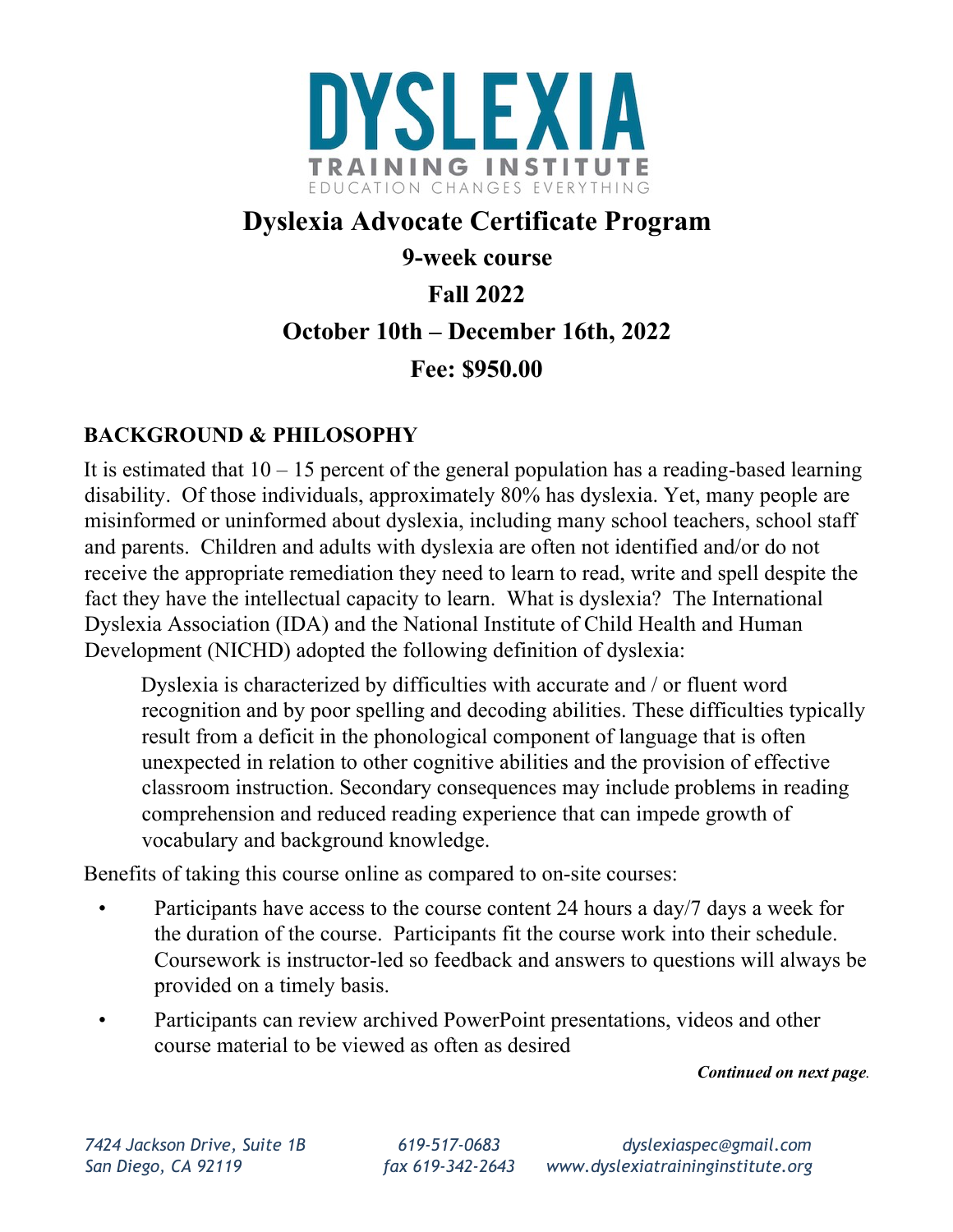

- Participants have the opportunity to reflect on what they are learning before posting questions and reflections on discussion boards
- Participants are not limited to on-site in class time only to ask questions and interact with instructors and program participants

## **DTI DEVELOPED THE ONLINE DYSLEXIA ADVOCATE CERTIFICATE PROGRAM TO:**

Teach Participants about the Individuals with Disabilities and Education Act (IDEA), FAPE, IEPs, 504's, appropriate accommodation, letter-writing, how to request and receive appropriate services and interventions, dispute processes and resolution, as they all relate to a student with dyslexia.

Upon completion participants will have the information they need to effectively work with families and school districts to ensure the laws are respected and that children are receiving the services they need.

### **TEXTBOOK**

*Dyslexia Advocate! How to Advocate for a Child with Dyslexia within the Public Education System* by Kelli-Sandman Hurley Ed.D.

(Optional) *Wrightslaw: Special Education Law*, 2nd Edition by Peter W.D. Wright and Pamela Darr Wright

### **TARGET AUDIENCE**

A wide range of individuals may benefit from taking this certification program. The curriculum has been developed to be appropriate both for parents, special education advocates, practitioners and anyone interested in assisting families affected by dyslexia.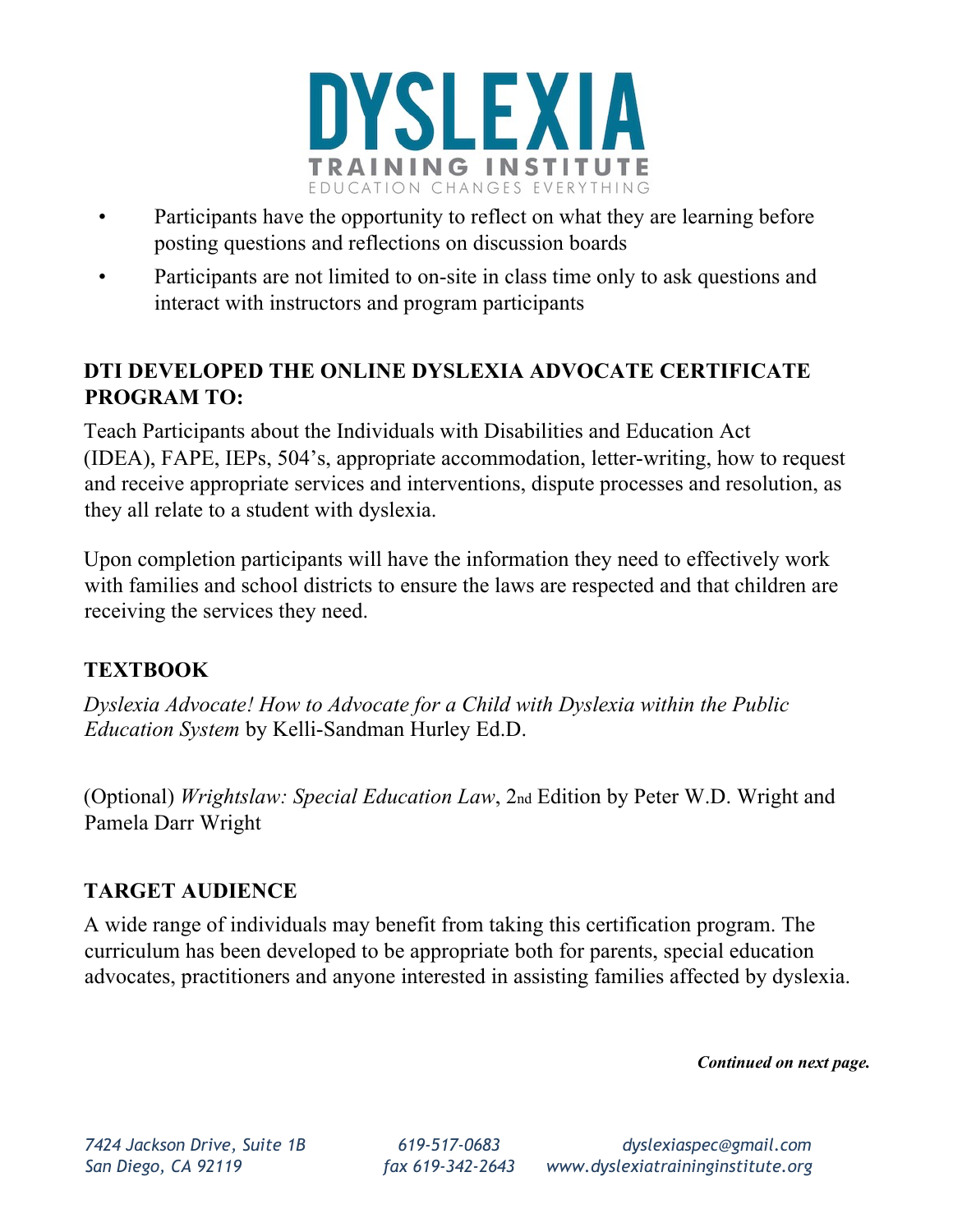

# **CERTIFICATE PROGRAM REQUIREMENTS**

\*\*Prerequisite: All participants are required to complete our *What is Dyslexia* course. Please see www.dyslexiatraininginstitute.org for a current schedule.

The certificate program consists of: online coursework, midterm and a final, which is a case study assignment. It will take approximately 40-50 hours to complete the certificate.

### **COURSE SCHEDULE**

Week 1: October 10, 2022

- Dyslexia Refresher, Structured Literacy, Important terms, Overview of IDEA and 504

Week 2: October 17, 2022

- Role of the Advocate, Developing a Resource Binder, IEP Experience, Overview of Special Education Process and RTI Week 3: February 14, 2022

Week 3: October 24, 2022

- Evaluation/Assessment Basics, Assessment Workshop, Understanding Statistics for Advocates

Week 4: October 31, 2022

- Dyslexia & Writing, Qualitative Data, Observations as Part of the Assessment Process

Week 5: November 7, 2022

- Midterm
- Goals and Services Week 6: March 7, 2022

Week 6: November 14, 2022

- Accommodations and Modifications, Assistive Technology

*BREAK – November 21-25, 2022* 

Week 7: November 28, 2022

- Types of Violations and Dispute Resolution
- Case Study Assignment Part 1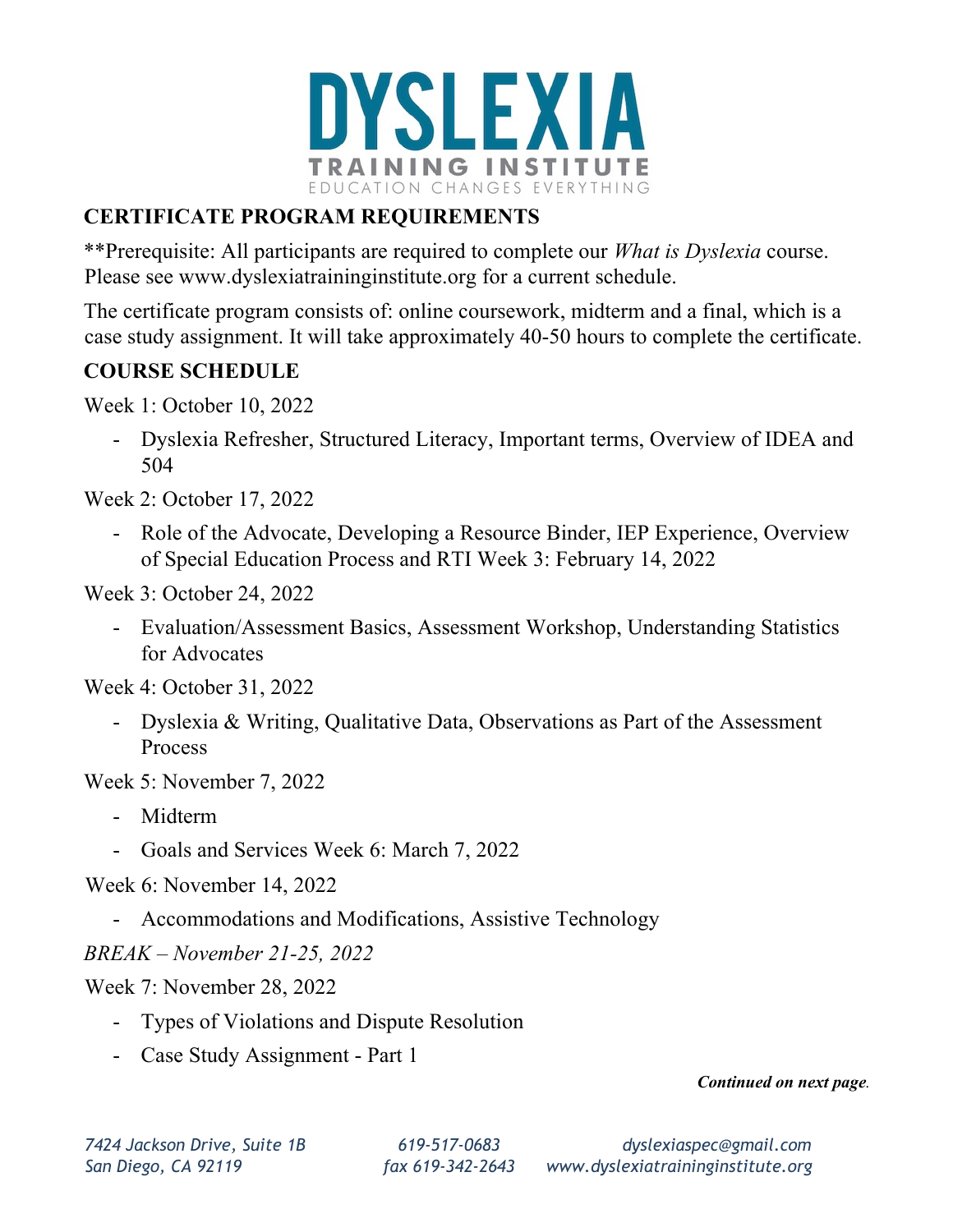

Week 8: December 5, 2022

- Case Study Assignment Part 2 Week 9: April 4, 2022
- Week 9: December 12, 2022
	- Case Study Assignment Part 3

# **REQUIREMENTS**

Participants will be expected to complete the assigned readings.

Participants will be expected to complete the assigned homework.

Participants will be expected to participate in board discussions.

Participants will be required to pass the midterm and final (case study) before being awarded a Certificate of Completion.

\*\*The Dyslexia Training Institute has the right to withhold a certificate of completion if a participant has not completed the program in full and/or does not demonstrate a level of mastery required to complete the program.

# **ADDITIONAL PROGRAM INFORMATION Duration of Course**

Online course work will take approximately nine weeks to complete. Access to the coursework is available 24 hours/day, 7 days week for the duration of the course.

### **No Warranties**

The Instructor makes no promises or warranties with regards to a Participant's performance as a result of any training provided. *No employee at the Dyslexia Training Institute is an attorney and the content of this course should not be construed as legal advice.*

### **Attendance**

Participants are required to:

- actively participate in all online coursework by completing required readings and assignments on a timely basis
- post questions and reflection on discussion boards
- participate in live webinars or watch recorded version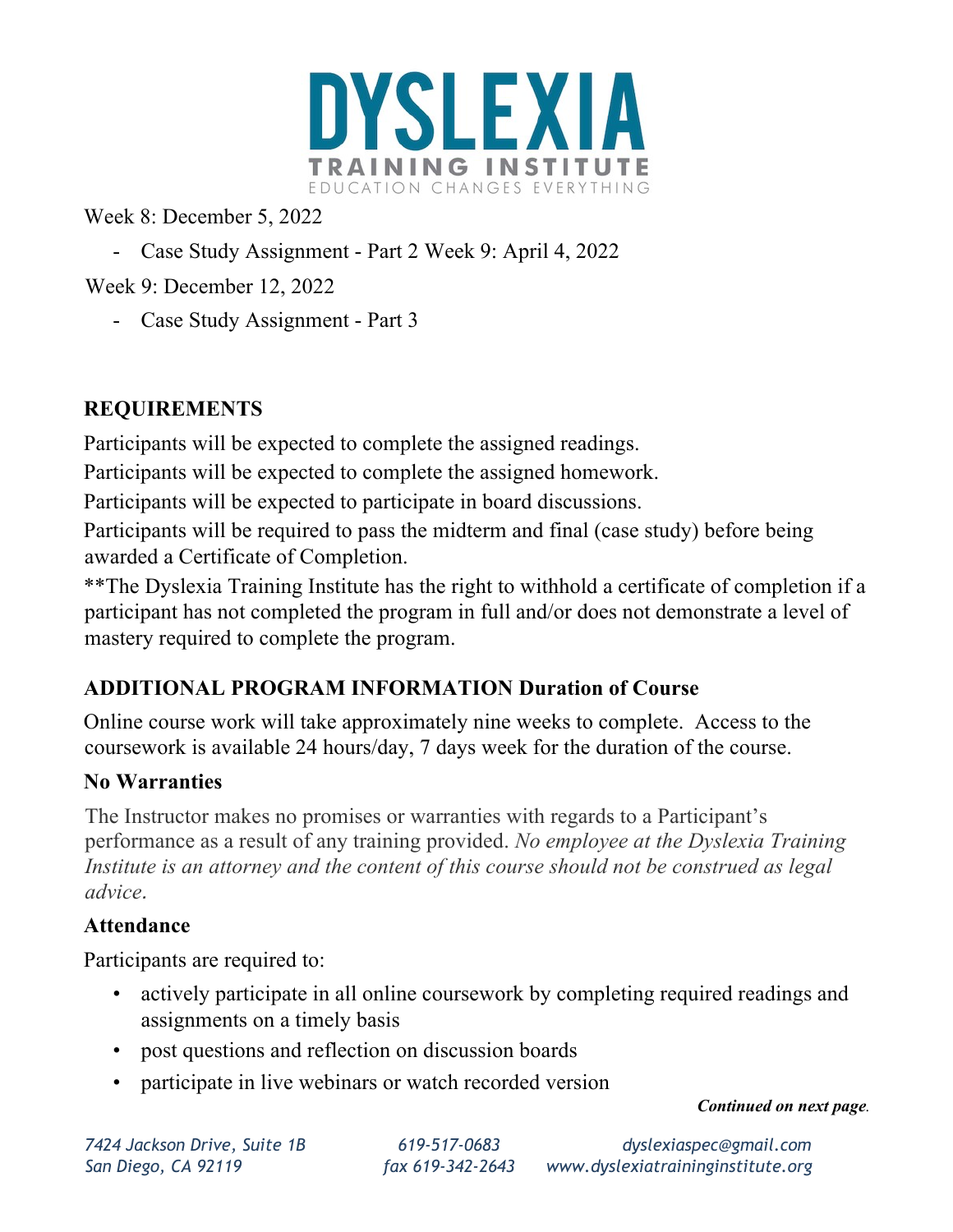

### **Grading and Tests**

Each participant will be required to complete a pre-test at the beginning of the program, a mid-term and a final (case study) at the end of the program.

Participants enrolling in *Graduate Level Extension Credits* through the *University of San Diego* will be required to meet all the requirements listed above.

### **Computer and Technology Requirements**

Internet access

Your computer must have the ability to view PowerPoint presentations, live streaming (for webinars), download pdf and word documents.

### **Enrollment & Fees**

Participants must enroll and pay a \$100 non-refundable registration fee at least one week before the first day of the program or have a purchase order sent to DTI. The first day of the certificate program is October 10, 2022.

*Certification Program Fee - \$950.00 (\$100 registration fee + \$850 program fee) –All fees must be paid in full before the first day of the certification program.*

### **Steps to enrollment:**

- Visit www.dyslexiatraininginstitute.org to download the *Dyslexia Advocate Certificate Program* application or request it at dyslexiaspec@gmail.com
- Complete the application and submit. You can scan the application and email it to dyslexiaspec@gmail.com, fax it to 619-342-2643, or mail it to:

Dyslexia Training Institute 7424 Jackson Drive, Ste 1B San Diego, CA 92119

• Your application will be review and you will receive notification of your registration status within one week of the date we receive your application.

#### *Continued on next page.*

*7424 Jackson Drive, Suite 1B 619-517-0683 dyslexiaspec@gmail.com San Diego, CA 92119 fax 619-342-2643 www.dyslexiatraininginstitute.org*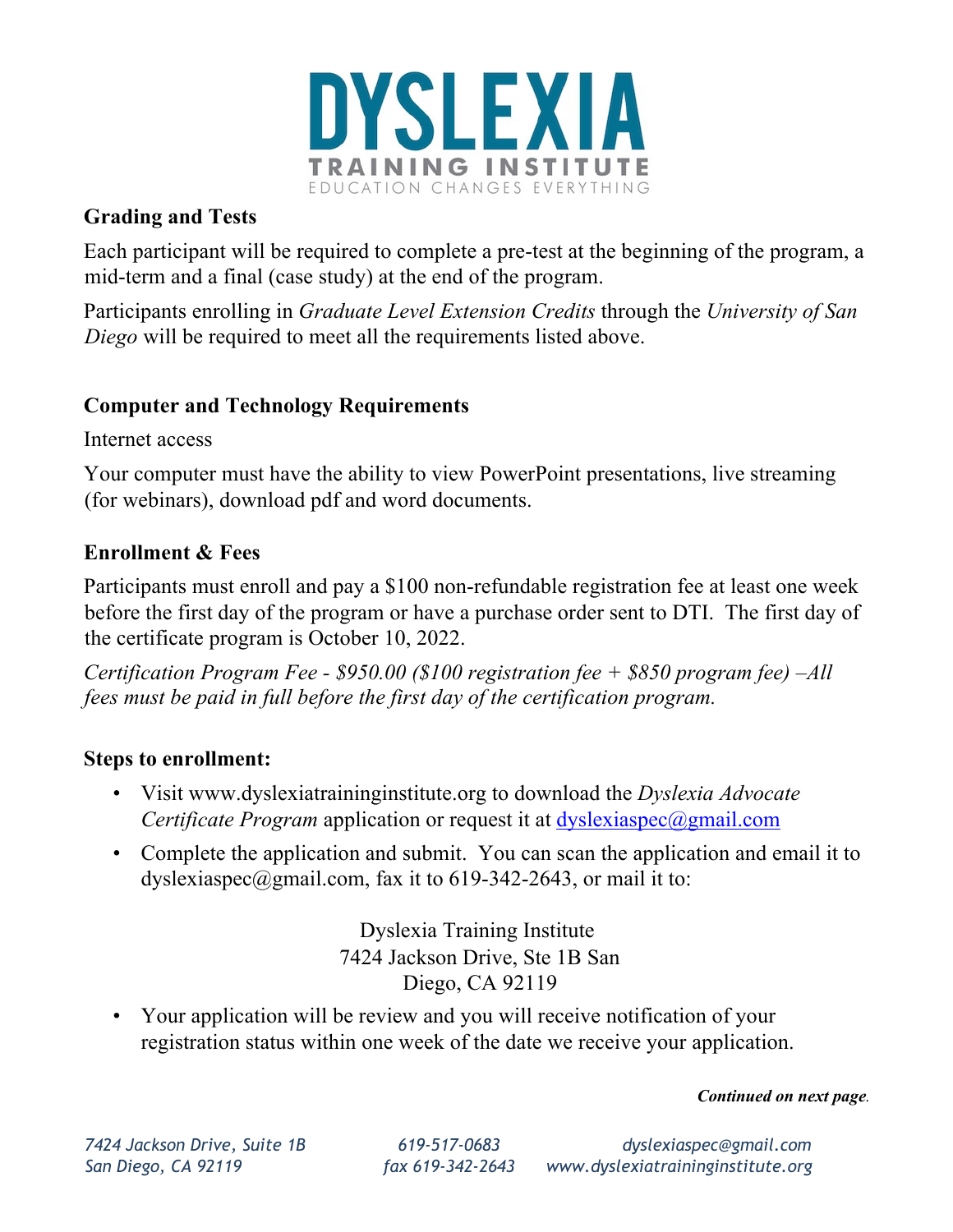

• Upon acceptance, registrant must pay a \$100 non-refundable registration fee within seven days of acceptance or by one week before the program begins, whichever comes first. This registration fee will be credited towards the total \$950.00 fee.

### **Refund Policy**

If a participant is not able to complete the *Dyslexia Advocate Certificate Program*, the following is the refund policy:

### **Drop Date - Amount of Refund**

prior to 10/10/22 \$850 prior to 11/07/22 \$450 On or After 11/07/22 No refund available

### **Graduate Level Extension Credits**

*Graduate Level Extension Credits* are available through the *University of San Diego* (USD). Registering for *Graduate Level Extension Credits* is optional and not a requirement for participating in the *Dyslexia Advocate Certificate Program*.

USD's fee is \$79 per *Graduate Level Extension Credit*. The *Dyslexia Advocate Certificate Program* is three (3) credits. The fee is paid directly to USD and is not included in the fee paid to the *Dyslexia Training Institute* to enroll in the *Dyslexia Advocate Certificate Program*. Information for enrolling for *Graduate Level Extension Credits* will be available during the certificate program.

Participants enrolling in *Graduate Level Extension Credits* through the USD will be required to complete all program requirements to receive the credits.

The *Graduate Level Extension Credit*s are generally used for educator's certification requirements, salary enhancement purposes and/or transferred to a degree program. However, it is the responsibility of the participant to consult with their organization requiring the credits for certifications, salary enhancement or degrees to ensure the *Graduate Level Extension Credits* issued from USD will fulfill the specified requirements.